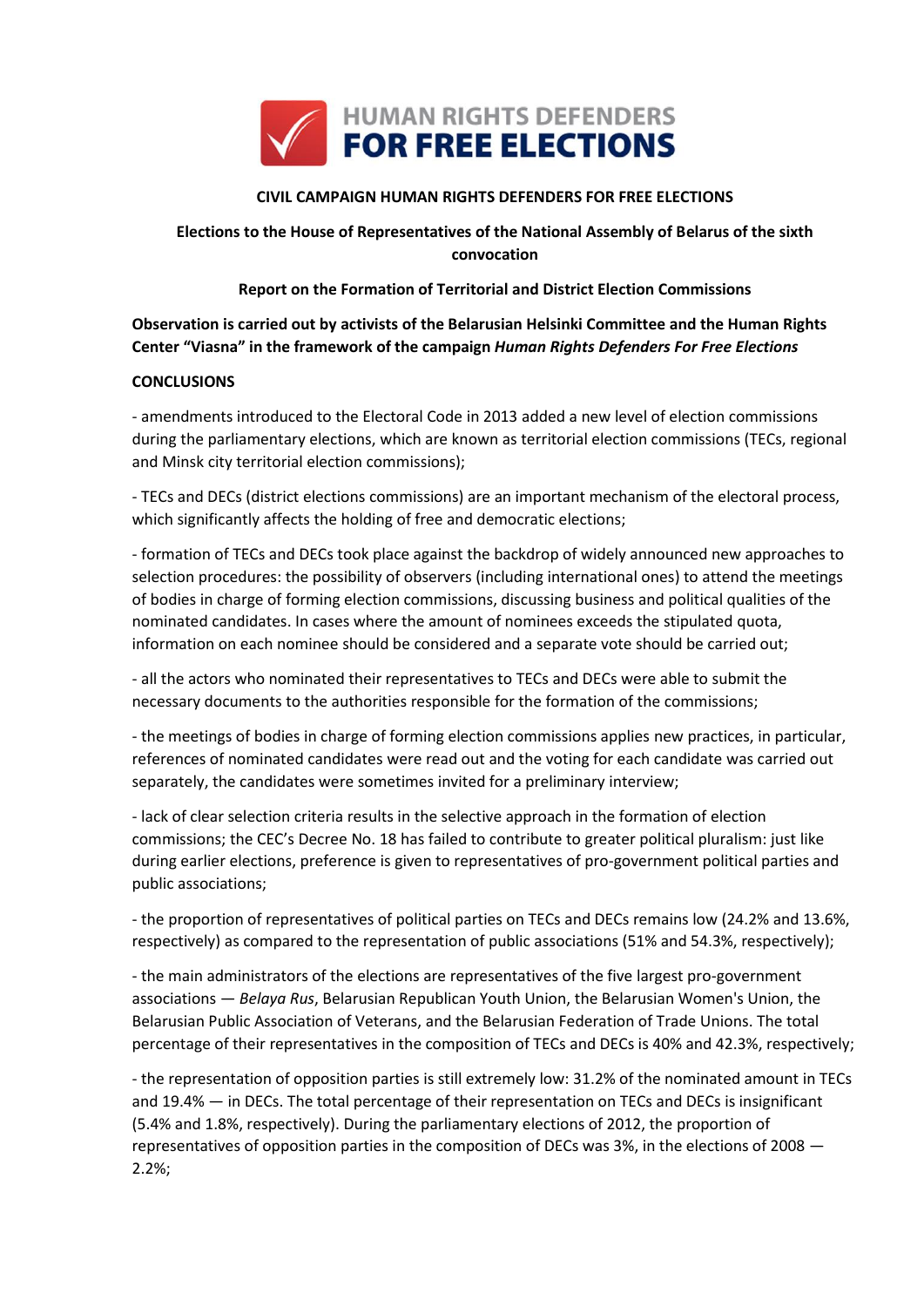### **I. LEGAL FRAMEWORK**

The process of formation of election commissions during this year's parliamentary elections is regulated by the Electoral Code, as amended by Act № 268-W of 4 June 2015, and Resolution No. 18 of the Central Election Commission of 8 June 2016 "On clarifying the application of the provisions of the Electoral Code of Belarus regulating the procedure of formation of election commissions during the elections of deputies of the House of Representatives of the National Assembly of the Republic of Belarus of the sixth convocation".

According to Art. 28 of the Code, preparation and conduct of parliamentary elections are administered by regional, Minsk city territorial election commissions, district and precinct election commissions.

According to Art. 34 of the Code, regional, Minsk city territorial and district commissions are formed by the presidiums of Regional and Minsk City Councils of Deputies and regional, Minsk city executive committees. The commissions are composed of the representatives of political parties and other public associations, labor collectives, as well as representatives of citizens nominated to the commission by submitting an application, comprising 9-13 members no later than 75 days before the election.

Political parties and other republican public association, labor collectives, staff of a structural unit, a group of voters have the right to nominate only one representative to regional, Minsk city, district and precinct election commission.

According to a general rule, at least one third of the commission are representatives of political parties and other public associations. The commission may not include judges, prosecutors, heads of local executive and administrative bodies. Representation of civil servants cannot exceed one third of the commission.

The meetings of bodies in charge of forming the commissions can be attended by representatives of political parties and other public associations, labor collectives and citizens who nominated their representatives to the commission.

The decision on the formation of the commission should be published in the press within seven days from the date of its adoption. The decision may be appealed within three days from the date of its adoption, respectively, to the regional, Minsk city, district or city court by the entities that nominated their representatives to the commission. The court shall consider the complaint within three days, its decision is final.

#### **LEGISLATIVE CHANGES**

The main change of this year's election campaign was the introduction by the Central Election Commission's Resolution No. 18 of 8 June 2016 a provision obliges executive bodies to consider the business and political qualities of the persons nominated to the commission before making a decision on its formation, and if the number of candidates for the election commission exceeds the prescribed number, information on each nominee should be announced and a separate vote on each candidate should be held.

This is certainly a positive step towards the development of criteria for the selection of candidates for election commissions, but it remains unclear what the Central Election Commission means by "business and political qualities". Earlier, analysts of *Human Rights Defenders For Free Elections* wrote to the Central Election Commission with a request to explain the term, but the CEC did not respond to the letter. The use of such vague wordings gives ample room for interpretation and, therefore, for the selective, arbitrary refusal to include certain candidates in the commissions. It should be noted that the absence of legislatively fixed criteria for selecting commission members and the lack of guarantees of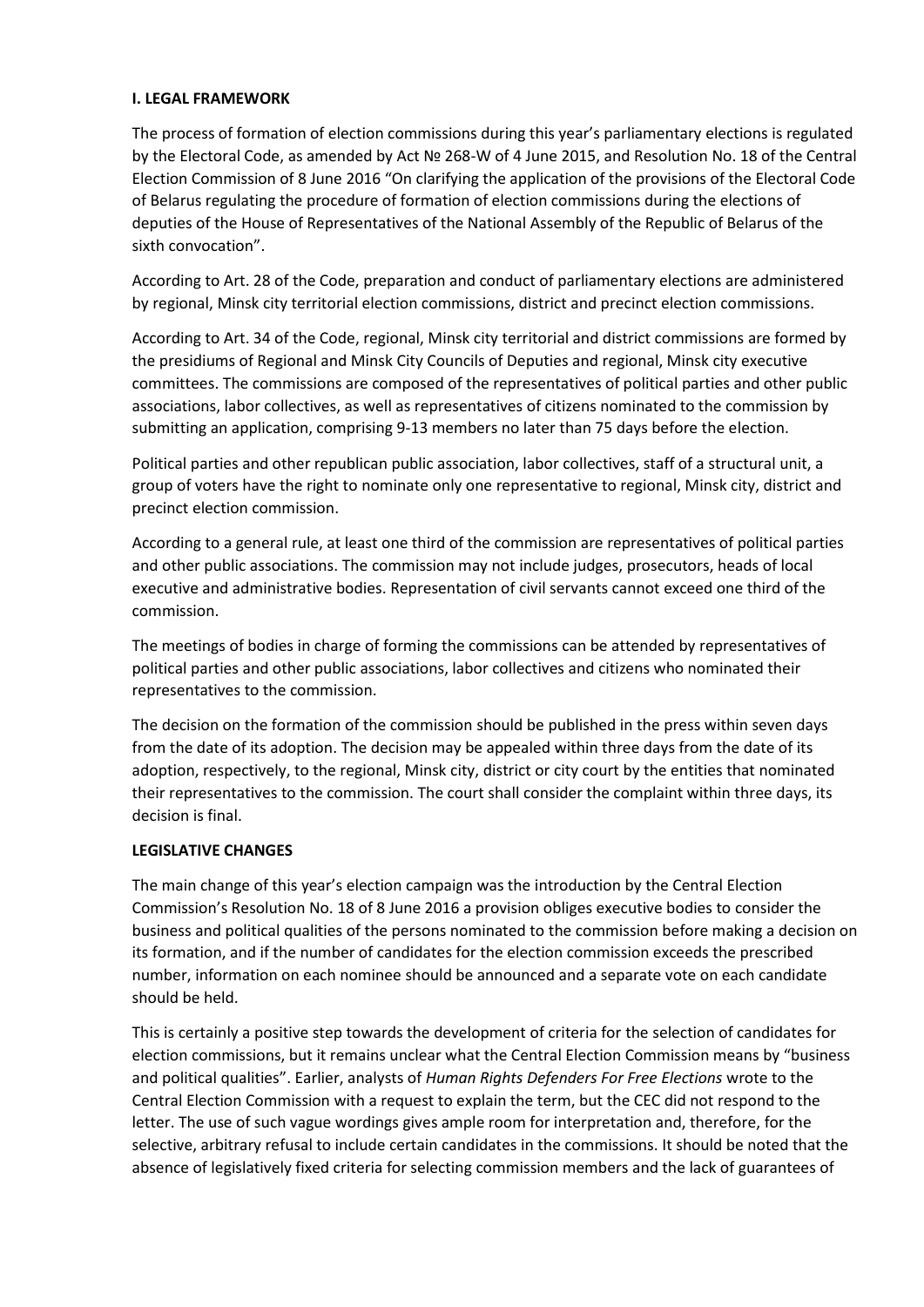representation of all the political actors involved in the electoral process remains an issue of great concern.

It is also worth noting that this year's parliamentary elections is the first campaign taking place after the changes introduced to the electoral law in 2013.

For the first time the parliamentary elections will be administered by regional and Minsk city territorial election commission. Powers of the commissions are laid down in Art. 39.1 of the Electoral Code. These commissions supervise the activities of district and precinct election commissions. Their powers are to a great extent correlated to the authority of lower commissions. An important function of the territorial commissions is their ability to consider applications and complaints against decisions and actions of district and precinct election commissions. This provision relieved the CEC from the necessity to consider such petitions and complaints, which allows the CEC to spend more on other functions.

An important step to improve the transparency of the electoral process was the CEC's Resolution No. 22 of 8 June 2016 "On informing citizens about the work for the preparation and holding of the elections to the House of Representatives of the National Assembly of the Republic of Belarus of the sixth convocation". According to the decision, during the preparation and conduct of the parliamentary elections the progress of the election campaign should be covered in newspapers run by regional, Minsk city, district, city in the cities of regional subordination executive committees and posted on the official websites of these executive committees and the websites of district administrations in the cities in the specially created category "Elections-2016". The Resolution regulates in detail the content of these posts and the terms of their publication by the executive bodies.

For example, the Regulation obliges to give information about the time and place of receiving the documents for the nomination of representatives to the regional, Minsk city and district election commissions, as well as precinct election commissions. Earlier, this information was insufficient and difficult to obtain. The executive bodies are obliged to report on all meetings of election commissions and decisions adopted by them.

The advantage of this Regulation is the mandatory nature of information that the executive authorities should provide to citizens within the prescribed period. On the other hand, the executive bodies are not required to publish the full texts of the documents that approved a decision, but can only publish excerpts or even just announce a decision. Such an approach may complicate the process of appealing these decisions. In addition, this approach allows for the possibility of partial publication of documents.

#### **II. PROCEDURE OF NOMINATION TO ELECTION COMMISSIONS**

In accordance with the Election Schedule approved by the Central Election Commission's Resolution No. 14 of 8 June 2016, nomination of representatives to district election commissions and the submission of their applications should be completed no later than 24 June 2016.

144 people were nominated to the seven territorial (six regions and the city of Minsk) election commissions (TECs), 14 of which were delegated by two entities. One of the fourteen was nominated by citizens through submission of applications and by two public associations. This method of nomination was extremely popular in the Hrodna region, where 12 of the 16 candidates to the TEC were nominated by two entities, one of which was a pro-government union (trade union, Peace Foundation, organization of Soviet-Afghan War veterans, the Belarusian Union of Women). This method of nomination is not contrary to the law, but has a significant effect on the statistics.

A total of 37 representatives were nominated to TECs by political parties (26% of the total amount), including 16 persons from the opposition parties (43% of the total amount nominated by the parties).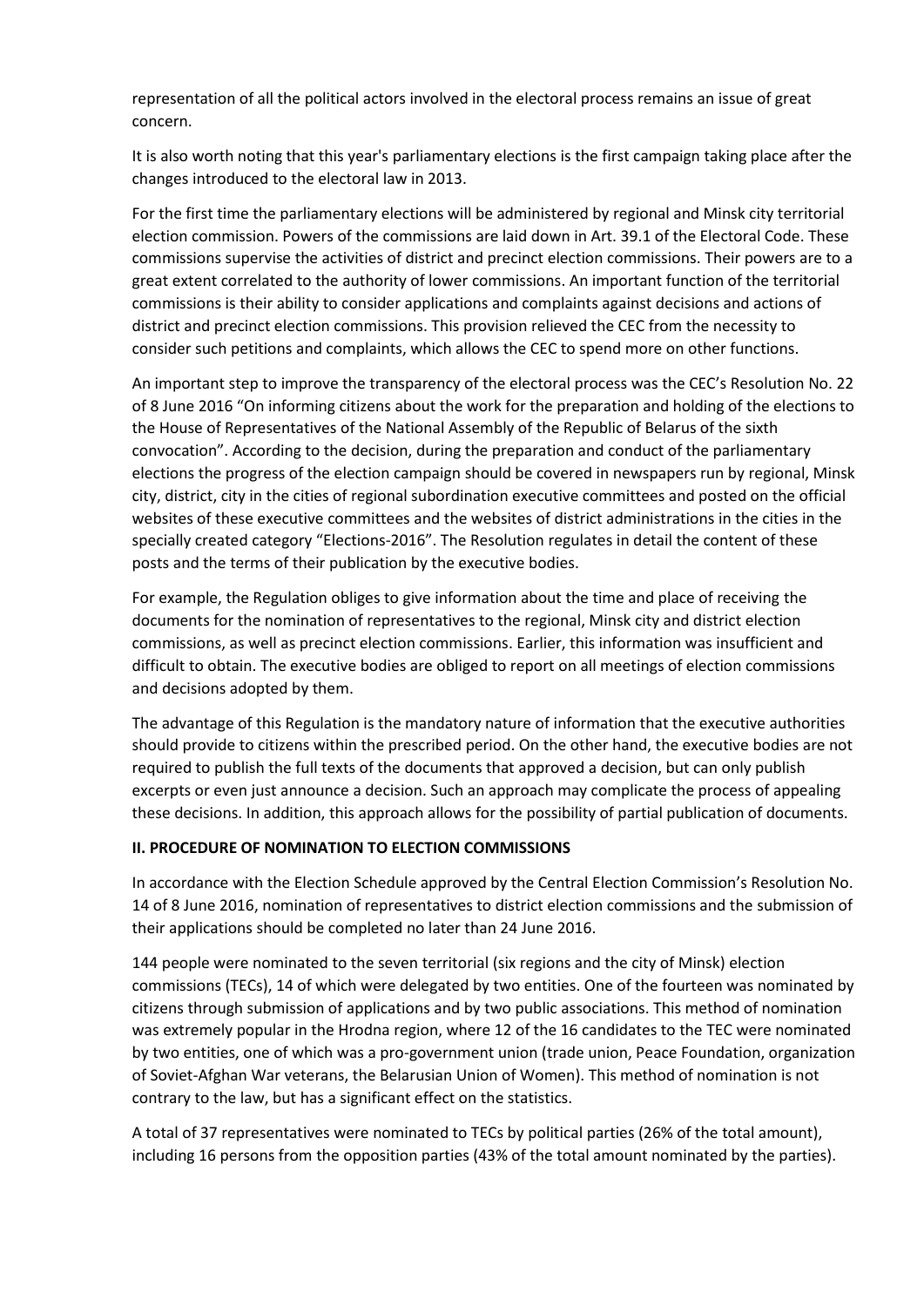

Public associations nominated 62 people (43% of 144). As in the previous elections, pro-government public associations nominated numerous representatives: the Federation of Trade Unions of Belarus – 16 persons (11.1%), Belarusian Public Association of Veterans – 5 (3.5%), Youth Union – 7 people (4.9%), *Belaya Rus* – 7 (4.9%), Belarusian Union of Women – 7 (4.9%). These five associations provided 31% of the total amount nominated to the TECs and 68% of the amount delegated by public and other associations, respectively.

Representatives to the TECs were also sent by the Movement *For Freedom* (4 persons) and the BPF *Adradzhennie* – 1 person.

2,014 persons were nominated to the district election commissions, including 353 nominees from political parties (18% of the total amount). 134 people were delegated by the opposition parties (38% of all the total number nominated by political parties).

Regular citizens nominated 639 people (35%), labor groups — 145 people (6.6%), public organizations and associations – 925 people (46% of the total amount).

Active participants in the electoral process were the local branches of the Federation of Trade Unions, which nominated 249 people to the DECs (12.3%). Apart from that, the Belarusian Public Association of Veterans nominated 94 people (4.7%), the Youth Union and *Belaya Rus* – 110 people each (5.5%), the Belarusian Union of Women – 100 persons (5%). These five associations nominated 663 people, i.e. 33% of the total amount nominated to the TECs and 72% of the total number delegated by the public and other associations, respectively.

Representatives of pro-democratic groups were also nominated to the DECs: Movement *For Freedom* (44 people) and the BPF *Adradzhennie* – 13 people.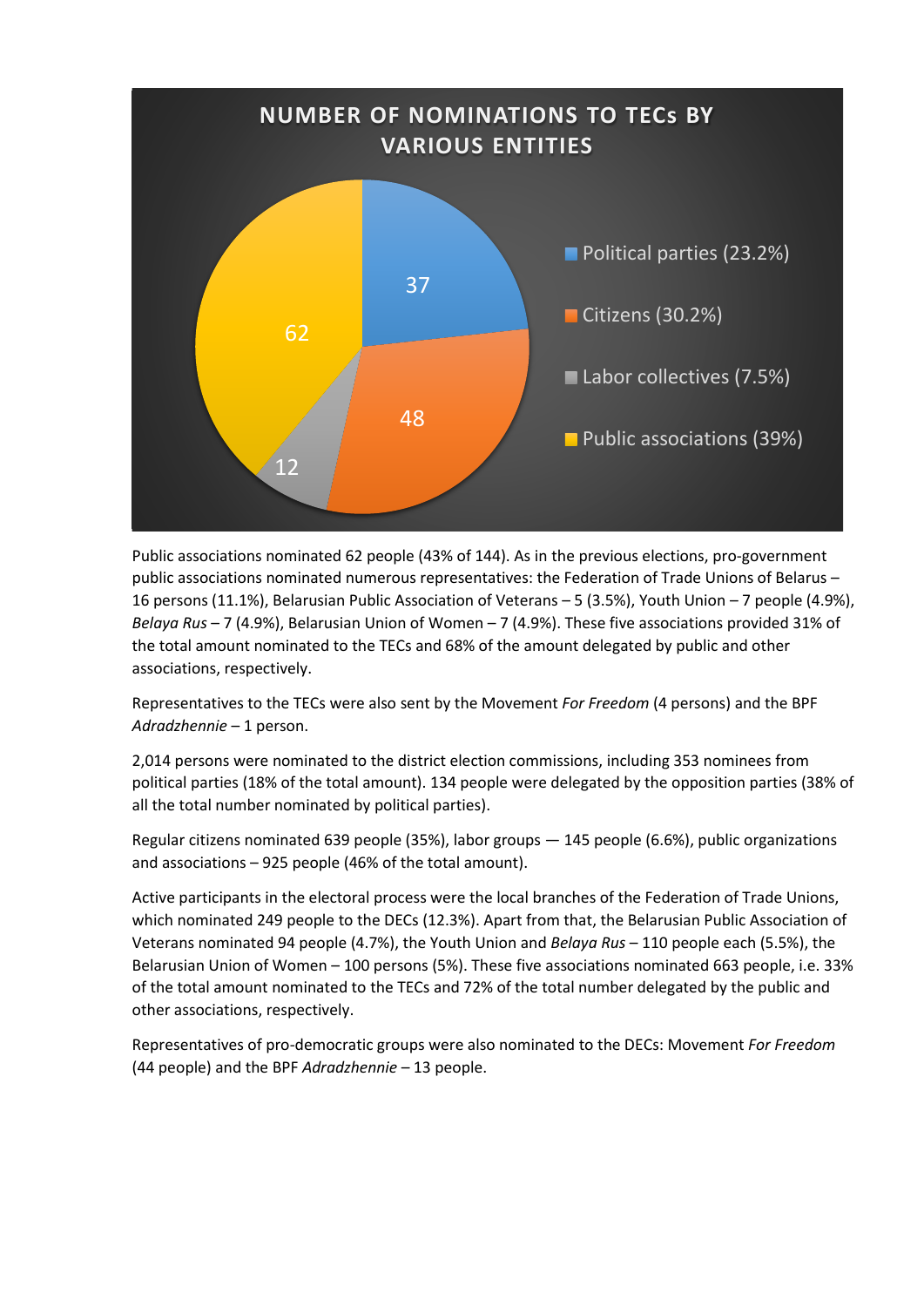

Most candidates to the district commissions of the Hrodna region, as well as the territorial ones, were nominated by two entities: 158 of 195 — by pro-government public associations and groups of citizens. It is not typical of the other regions: in three regions such an alternative method of nomination was never used, while in Minsk two subjects nominated 12 people; in the Viciebsk region — 4 persons.

Opposition parties were quite active in nominating their representatives to the commissions: the Belarusian Left Party *Fair World* — 72 people, the Belarusian Popular Front — 28 people, the Belarusian Social Democratic Party *Hramada* — 17 people. Thus, all opposition political parties nominated 150 people to the commissions.

The figures in the general context: during this year's election, the opposition parties nominated 134 representative to the DECs, i.e. 43% of the representatives of all parties; during the elections of 2008, the opposition parties nominated 118 people, accounting for 31.9% of all the candidates from political parties. In 2012, the opposition parties nominated 199 persons, or 49.75% of the total number of candidates from the political parties. Thus, despite the absence of favorable conditions, opposition political parties preserve certain activity during the campaign.

Almost every entity had an opportunity to submit its application to the respective authority. However, there were exceptions: in the Brest region the Movement *For Freedom* submitted its applications by post within the stipulated period, but the body failed to considered three nominations. As a result, the Movement filed a complaint with the court.

The average competition (with the maximum number of 13 members) in the territorial commissions was 1.6 persons per seat. In Hrodna, one seat was contested by an average of 1.2 persons, therefore some commissions were formed without any competition. In the Mahilioŭ region, 26 people applied for membership in the commission (2 persons per seat). A total of 7 commissions were formed, as a result.

The average competition (with the maximum number of 13 members) in the district commissions was 1.4 persons per seat. In the Hrodna region, the competition was 1.15, and in the Mahilioŭ region  $-1.6$ persons per seat. A total of 110 district commissions were formed, including 20 in Minsk, 17 in Minsk and Homieĺ regions each, 16 in the Brest region, 14 in the Viciebsk region, and 13 in the Hrodna region.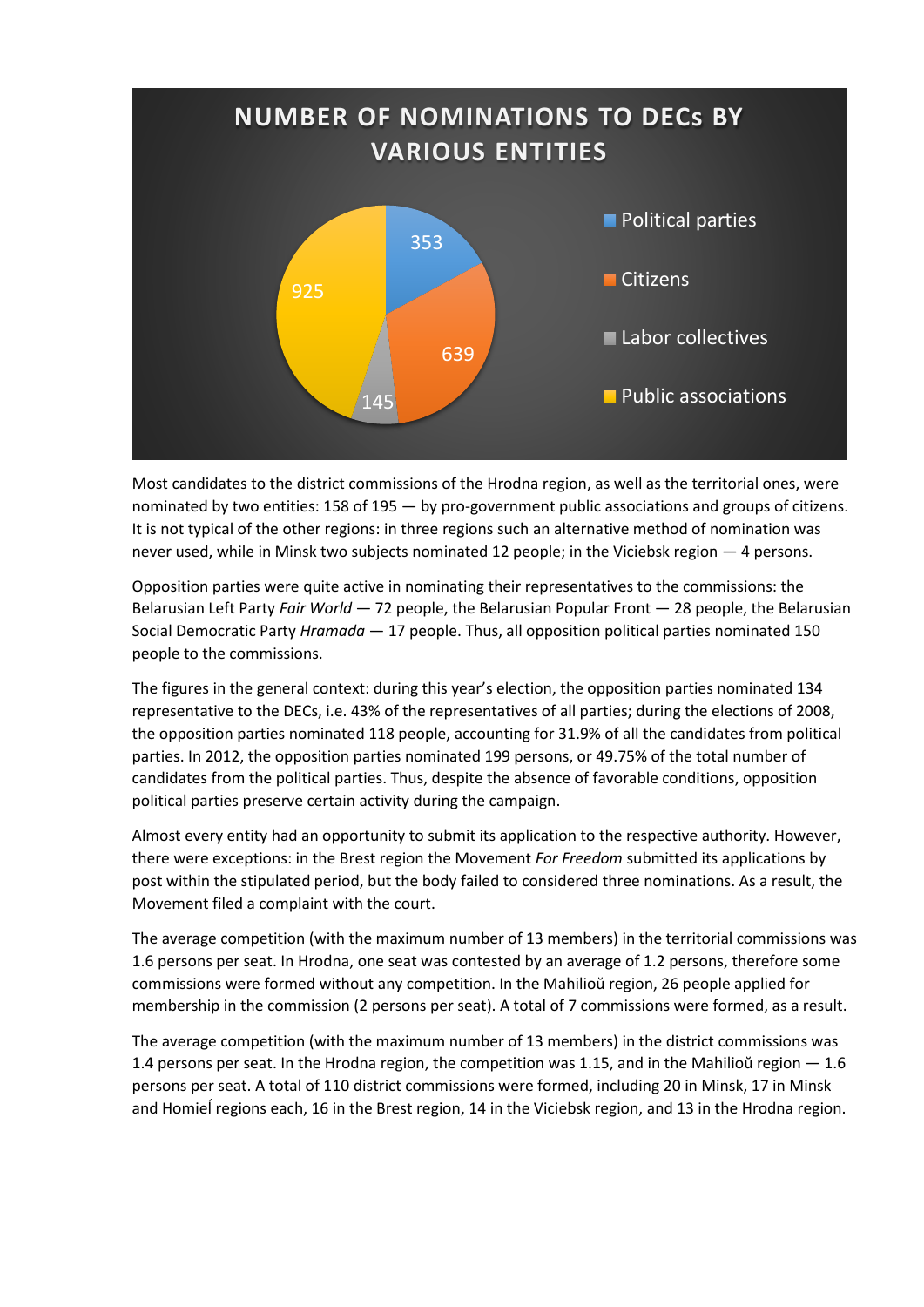### **III. MEETINGS OF BODIES IN CHARGE OF FORMING THE ELECTION COMMISSIONS**

According to the Election Schedule, joint meetings of the presidiums of the Regional and Minsk City Councils of Deputies and the regional and Minsk city executive committees were held no later than June 27, 2016.

Part 6 of the CEC's Resolution No. 18 of 8 June 2016 provided for the opportunity to allow observers (including international ones) to attend the meetings of bodies in charge of forming the commissions. It is worth noting that in earlier elections this, in some cases, constituted an obstacle in monitoring the procedures for the formation of election commissions.

The observers report the presence of a quorum during these meetings. All representatives of the entities that nominated their representatives to the TECs and DECs had the opportunity to attend meetings of the bodies in charge of their formation.

The observers note that there are different practices of forming the commissions in various regions of Belarus.

According to para. 6 of the CEC's Resolution No. 18, before deciding on the composition of the commission the question of the business and political qualities of the nominated persons should be discussed by the meeting. If the amount of nominated candidates exceeds the number of seats provided by the law, information on each nominee should be announced and a separate vote should be held.

Due to the fact that the CEC failed to provide no additional clarification as to what business and political qualities should the nominees possess, in each case different information was taken into account: previous convictions, previous experience of working in the commission, a permanent job, reference from the employer, political views and beliefs and others.

Artsiom Tsuran, head of the organizational and personnel department of the Minsk city executive committee, noted that "the peculiarity of the current election campaign is that for the first time the meetings will include the discussion the candidates before the vote and approval of the composition of the commission, their political beliefs, personal and business qualities will be discussed". Before the meeting, the candidates were invited for an interview at the organizational and personnel department of the Minsk city executive committee.

At the beginning of the meeting at the Hrodna regional executive committee, Siarhei Patsevich, head of the committee's organizational and personnel department, called the selection criteria for the candidates: experience of work in the election commissions, positive characteristics based on personal record and a reference from the employer. As for the representatives of the democratic parties, the officials also took into account references provided by the district police officer. It was emphasized that the representatives of the Belarusian Republican Youth Union, *Belaya Rus*, Belarusian Union of Women, Veterans' Union, Soviet-Afghan War Veterans' NGO, which are numerous and widespread public associations, represent the interests of the majority of citizens. It was stated that a representative of the BPF Party Edvard Dmukhouski had been repeatedly brought to administrative responsibility, he was unemployed, while a representative of the Belarusian Left Party *Fair World* had been brought to administrative and criminal responsibility. Another contender representing *Fair World* (a cook by profession) was also characterized by Siarhei Patsevich in a negative tone. The remaining candidates that were not included in the commission were presented as individuals without relevant experience and were not recommended by the official.

Before the beginning of the joint meeting of the Homieĺ regional executive committee and the Regional Council, the floor was given to D. Razhkou, head of the Committee's organizational department, who stressed that the presidium of the executive committee and the Regional Council was not obliged to justify their decision to include or not to include candidates in the commissions and was not bound by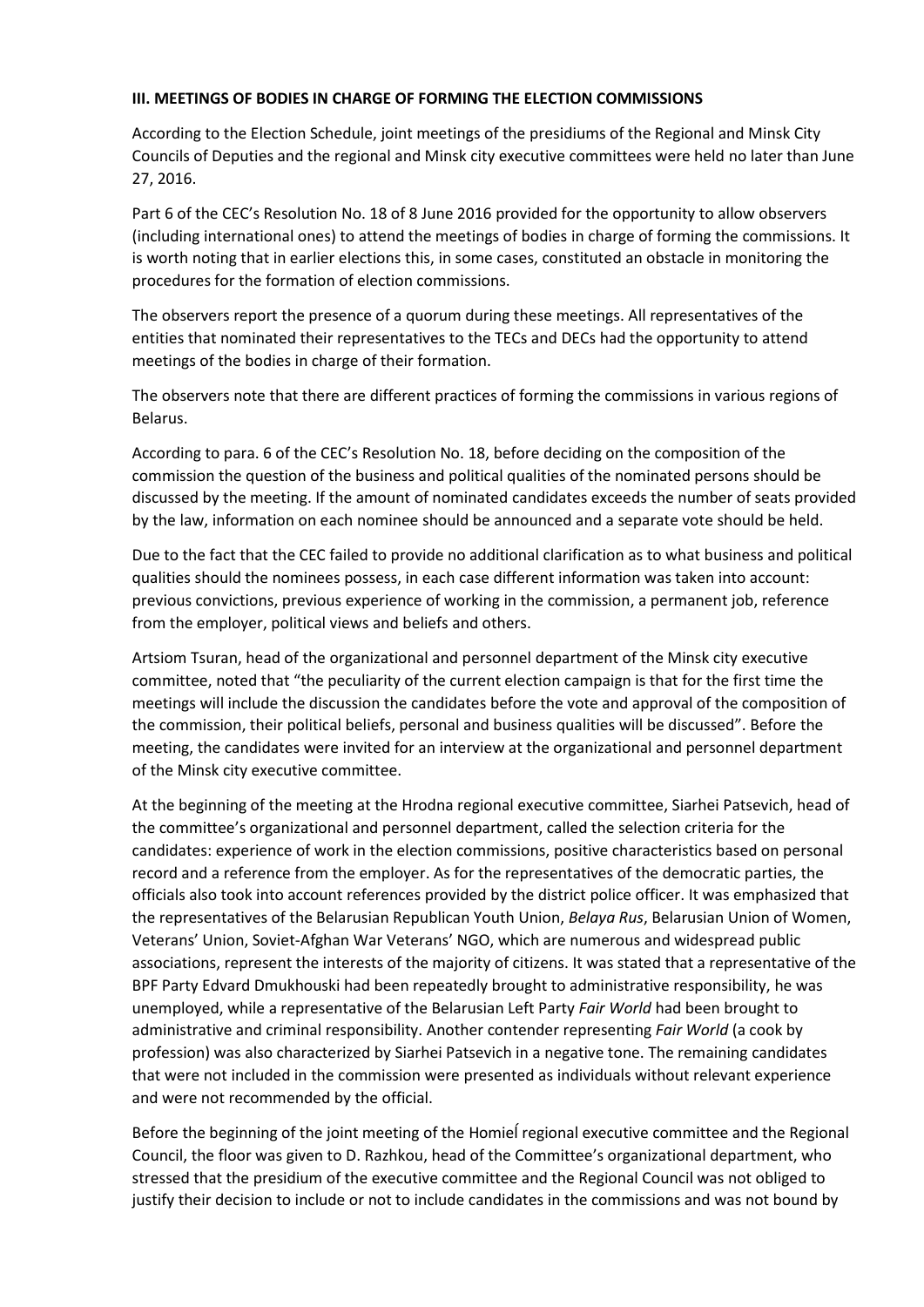any criteria and quotas. He read out the list of candidates to the commission, gave a brief description of them and announced a rating-based vote. However, his speech suggested that the selection was based on a definite criterion — previous experience of work in the commissions.

The formation of the Mahilioŭ regional TEC was based on a list proposed by a working group, which was headed by Henadz Herasimenka, head of the organizational and personnel department of the regional executive committee. Local activist Barys Bukhel, who had been nominated through collection of signatures, was not proposed by the working group. In response to the activist's protest, Uladzimir Damaneuski, chairman of the meeting and head of the regional executive committee, told Barys Bukhel to refer the matter to the working group later, assuring the human rights activist that all of his questions would be answered. The members of the executive committee and the presidium of the Regional Council supported the chairman's proposal.

In Viciebsk, during a joint meeting of the regional executive committee and the Regional Council representatives of political parties and public associations, which nominated their representatives to the TECs and DECs, were given three minutes to present their candidates.

In Brest, the meeting lasted for more than three hours. The candidates' place of work and methods of nomination were announced. The officials voted for a list of candidates. The vote was unanimous. Thus, nearly all of the commission retained their earlier composition.

In general, the observers report that voting in the majority of cases was of a formal nature, although it was accompanied by a discussion of the nominated candidates. Representatives of pro-government political parties and public associations were supported almost unanimously, while representatives of opposition parties rarely received a vote in support of them. It can be concluded that the formation of election commissions was of a pre-arranged character.

## **IV. COMPOSITION OF FORMED COMMISSIONS**

A total of 7 territorial commissions were created (in six regions and the city of Minsk) with 91 people included in them. Simultaneously, 110 district election commissions were formed with 1,430 people in their composition.

![](_page_6_Figure_7.jpeg)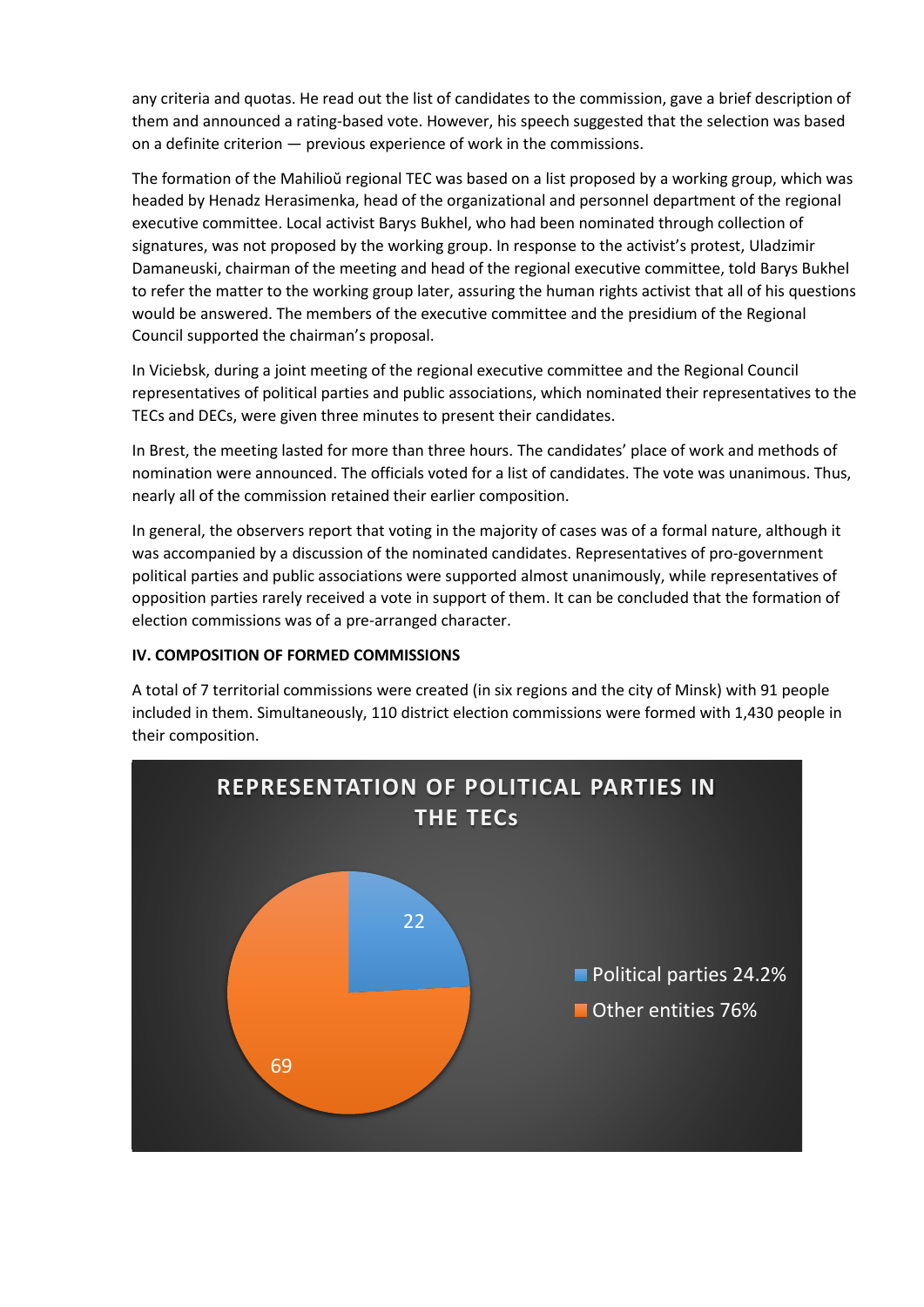![](_page_7_Figure_0.jpeg)

Of the 16 people nominated to the TECs by the opposition parties 5 persons were included (31.2% of the total amount), while of the 134 nominated by the opposition parties to the DECs 26 people were included (19.4% of the total amount). Thus, the number of representatives of opposition parties in the TECs was 5.4% of the total number of commission members and in the DECs  $-1.8$ % of the total number of members.

During the parliamentary elections of 2008, the percentage of opposition representatives in the DECs was 2.2% (32% of the total number of nominated candidates), in the parliamentary elections in 2012 – 3% (24% of the total amount).

As in earlier elections, the main administrators of elections are representatives of the five largest progovernment associations — *Belaya Rus*, Belarusian Republican Youth Union, the Belarusian Women's Union, the Belarusian Public Association of Veterans and the Federation of Trade Unions. In total, these NGOs associations nominated 42 people to the TECs and 663 to the DECs, of which 37 were elected TEC members (88% of the nominated candidates) and 605 — DEC members (91.2% of the total amount).

![](_page_7_Figure_4.jpeg)